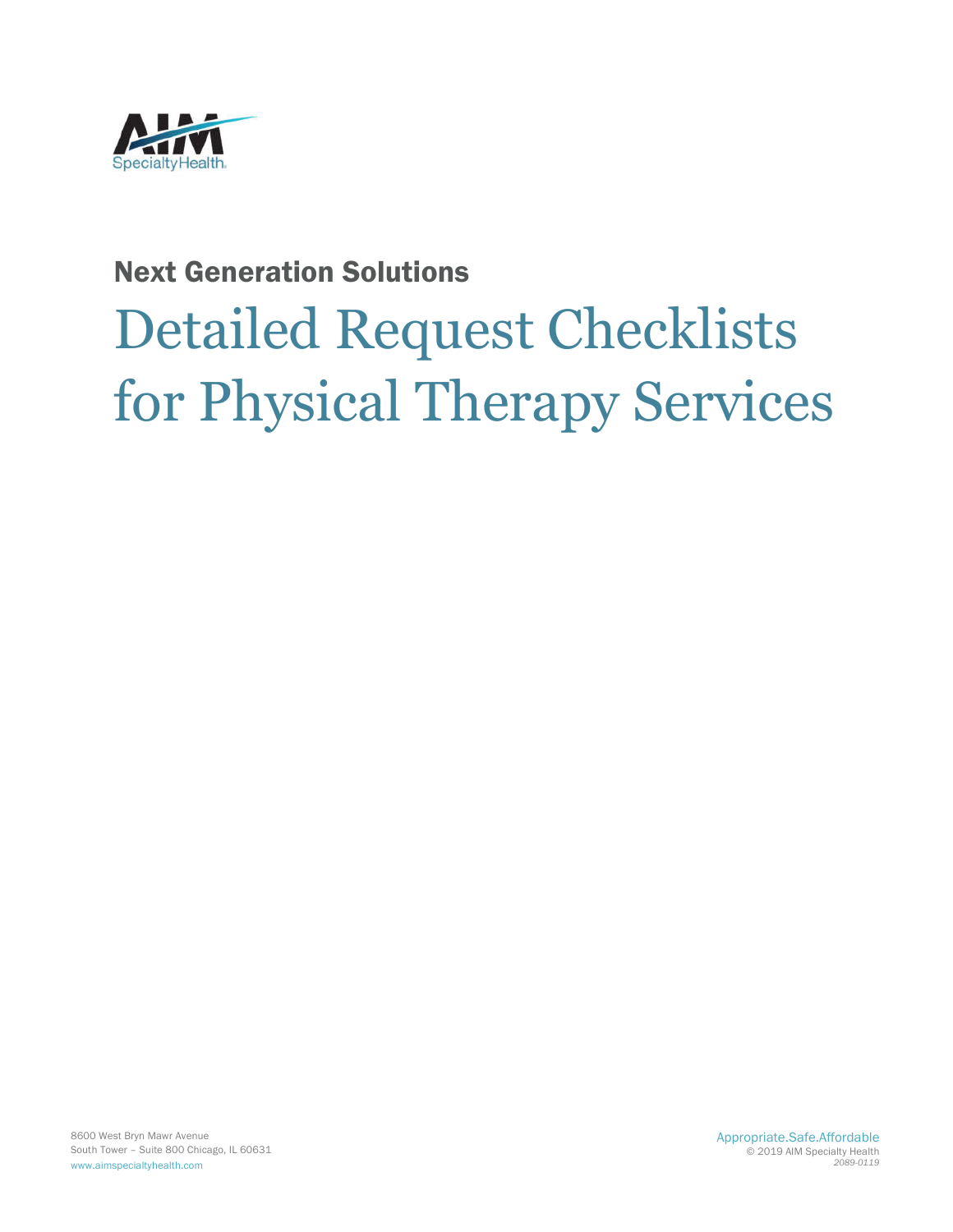#### Getting ready to place a request

Knowing what information you will need for each request saves time. Our physical therapy services request checklist can help you identify and collect the information you need to have available when entering a request. We recommend that you print a copy or save it to your computer to keep it handy when you are preparing to submit a request.

Place of Services: Physical therapy services performed in the following settings require pre-authorization from AIM Specialty Health:

- $\checkmark$  Office
- $\checkmark$  Off-campus outpatient hospital
- $\checkmark$  On-campus outpatient hospital
- $\checkmark$  Independent clinic

Other settings (e.g., Inpatient hospital, inpatient rehabilitation facilities, school, etc.) are not managed by AIM Specialty Health. Please refer back to the health plan.

#### INFORMATION YOU WILL NEED FOR PHYSICAL THERAPY SERVICES REQUESTS

For ALL physical therapy services requests, you will need:

- Member first and last name, date of birth
- Ordering provider first and last name (May be a therapist based on state specific direct access laws)
- $-$  Servicing provider first and last name
- Servicing facility (including types such as outpatient hospital or office)
- Treating therapist first and last name (if known)
- CPT code(s) you are requesting
- ICD-10 diagnosis code associated with request
- Date of evaluation and related treatment sessions to this episode of care
- Functional outcome tool(s) (patient-reported or therapist-reported) and associated score(s) at every request (see list of common tools in Appendix A)
	- o Example: Quick disabilities of arm, shoulder, hand (Quick DASH) and disability score of 50%
- Reason or medical necessity for the request
- Confirm that a complete plan of care is documented, the expectation of achievable function improvement in a reasonable timeframe, and services are being delivered by a licensed provider of physical therapy

Referencing the following documentation during requests will be necessary and possibly requested for upload at the time of review:

- Evaluation and Plan of Care
	- o Complexity level of evaluation
	- o Objective assessment including functional tool(s) and score(s)
	- o Medical history of diagnosed conditions (comorbidities)
	- o Surgical History or injury
	- o Other treatments or previous therapy
	- o Functional or activity limitations
	- o Short and/or long term goals established
- Treatment daily documentation notes
- Progress notes
	- o Objective assessment
	- o Updated functional tool score
	- o Status of goals
	- o Factors impeding progress
	- o Revisions to plan of care